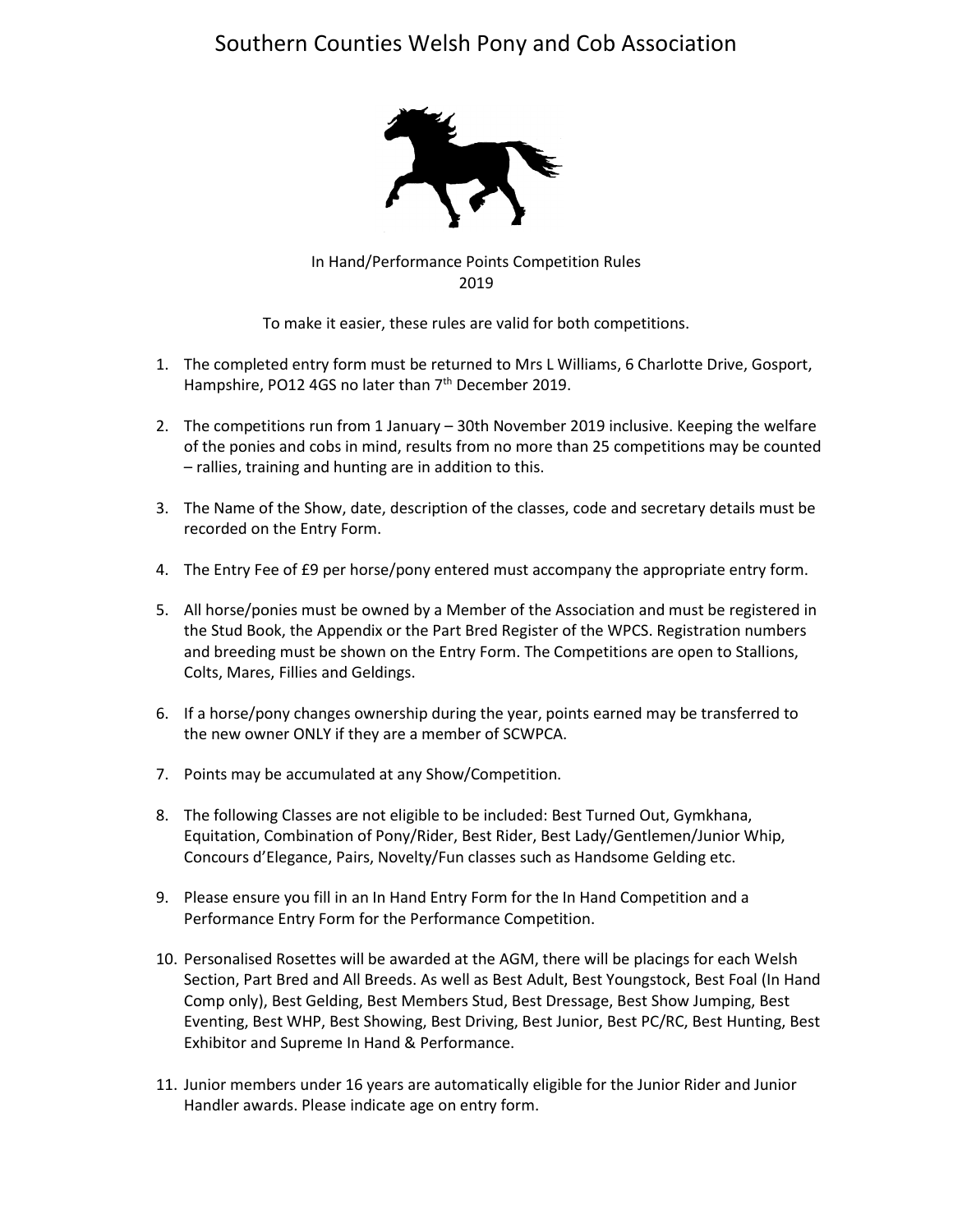## **Points Awarded**

| Code 1 - Showing In Hand/Ridden/Driven                                                 |     |                 |                 |                 |                 |                 |
|----------------------------------------------------------------------------------------|-----|-----------------|-----------------|-----------------|-----------------|-----------------|
|                                                                                        | 1st | 2 <sub>nd</sub> | 3 <sup>rd</sup> | 4 <sup>th</sup> | 5 <sup>th</sup> | 6 <sup>th</sup> |
| HOYS/RIHS/OLYMPIA (Finals) ROYAL WELSH & SCWPCA<br>Shows                               | 300 | 280             | 260             | 240             | 220             | 200             |
| National Championships, Other WPCA Shows & HOYS/RIHS<br>(Qualifiers)                   | 200 | 180             | 160             | 140             | 120             | 100             |
| County/NPS/BSPS Area Shows                                                             | 100 | 80              | 60              | 40              | 20              | 10              |
| <b>Unaffiliated Shows</b>                                                              | 30  | 25              | 20              | 15              | 10              | 5               |
| Affiliated Championship - 100 Reserve - 50 Unaffiliated Championship - 30 Reserve - 15 |     |                 |                 |                 |                 |                 |

| Code 2 – Working Hunter                                                                |     |                 |                 |                 |                 |                 |
|----------------------------------------------------------------------------------------|-----|-----------------|-----------------|-----------------|-----------------|-----------------|
|                                                                                        | 1st | 2 <sub>nd</sub> | 3 <sup>rd</sup> | 4 <sup>th</sup> | 5 <sup>th</sup> | 6 <sup>th</sup> |
| HOYS/RIHS/OLYMPIA (Finals) ROYAL WELSH & SCWPCA<br>Shows                               | 300 | 280             | 260             | 240             | 220             | 200             |
| National Championships, Other WPCA Shows & HOYS/RIHS<br>(Qualifiers)                   | 200 | 180             | 160             | 140             | 120             | 100             |
| County/NPS/BSPS Area Shows                                                             | 100 | 80              | 60              | 40              | 20              | 10              |
| <b>Unaffiliated Shows</b>                                                              | 30  | 25              | 20              | 15              | 10              | 5               |
| Affiliated Championship - 100 Reserve - 50 Unaffiliated Championship - 30 Reserve - 15 |     |                 |                 |                 |                 |                 |

| Code 3 - Dressage            |      |     |     |     |             |                 |
|------------------------------|------|-----|-----|-----|-------------|-----------------|
|                              | 1 st | 2nd | 2rd | ⊿th | <b>қ</b> th | 6 <sup>th</sup> |
| Affiliated BD Novice & Above | 200  | 180 | 160 | 140 | 120         | 100             |
| NPS, BD Prelim, Teamquest    | 100  | 80  | 60  | 40  | 20          | 10              |
| Unaffiliated                 | 30   | 25  | 20  | 15  | 10          | э               |

| Code 4 - Showjumping         |     |     |            |     |            |                 |
|------------------------------|-----|-----|------------|-----|------------|-----------------|
|                              | 1st | 2nd | <b>2rd</b> | ⊿th | <b>қth</b> | 6 <sup>th</sup> |
| Affiliated Discovery & Above | 200 | 180 | 160        | 140 | 120        | 100             |
| Affiliated Club & BN         | 100 | 80  | 60         | 40  | 20         | 10              |
| Unaffiliated                 | 30  | 25  | 20         | 15  | 10         | э               |

| Code 5 – Riding Club & Pony Club |     |  |  |  |  |
|----------------------------------|-----|--|--|--|--|
| <b>Attending Camp</b>            | 100 |  |  |  |  |
| <b>Attending Rally/Training</b>  |     |  |  |  |  |
| <b>Team Selection</b>            | 50  |  |  |  |  |

| Code 6 - Hunting |          |  |  |  |  |
|------------------|----------|--|--|--|--|
| Full day         | 50       |  |  |  |  |
| Half Day         | つら<br>ΔU |  |  |  |  |

| Code $7$ – Eventing                       |     |                 |                 |     |     |                 |
|-------------------------------------------|-----|-----------------|-----------------|-----|-----|-----------------|
|                                           | 1st | 2 <sub>nd</sub> | 3 <sub>rd</sub> | ⊿th | цth | 6 <sup>th</sup> |
| 2/3 Day Event BE                          | 300 | 280             | 260             | 240 | 220 | 200             |
| One Dav Event                             | 200 | 180             | 160             | 140 | 120 | 100             |
| One Day Event Unaffiliated & Hunter Trial | 100 | 80              | 60              | 40  | 20  | 10              |
| Combined Training/Arena Eventing          | 100 | 80              | 60              | 40  | 20  | 10              |